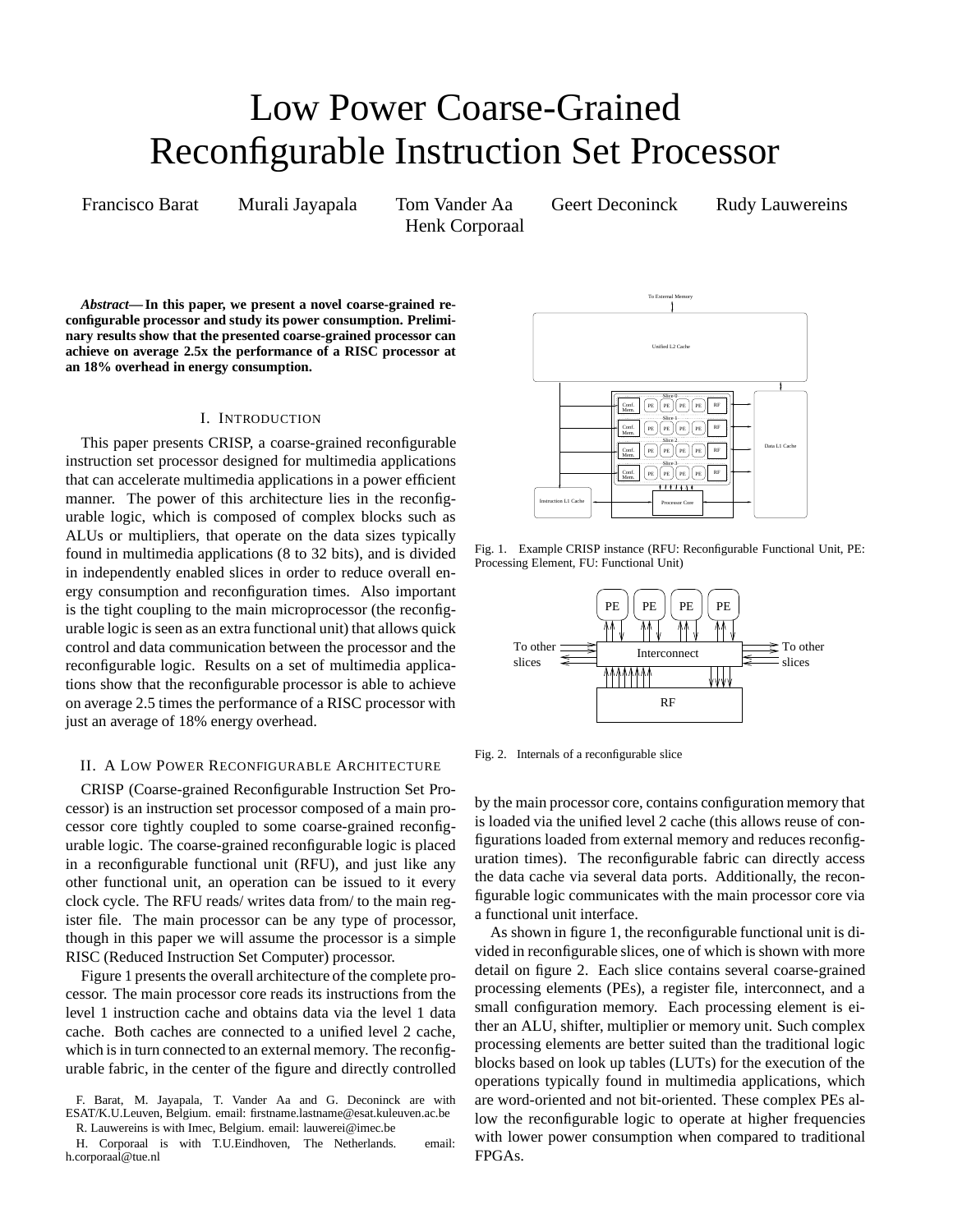The processing elements inside a slice are connected together through programmable interconnect. This interconnect is a full crossbar that operates on words and has the same complexity as the bypass network typically found in current VLIW (Very Long Instruction Word) microprocessors. This crossbar can connect the output of any processing element to the input of any other processing element. It also connects the processing elements to the register file and to the other slices. In most cases, each processing element writes its output to the register file of the slice, but this behavior can be optionally bypassed, just like in traditional FPGAs, and the result routed to a different processing element. By combining this optional register write and the interconnect crossbar, it is possible to perform spatial computation such that elements in a data flow chain are connected together through the crossbar. The processing element at the end of the chain is connected to the register file.

Each reconfigurable slice also contains a configuration memory. This configuration memory stores the configuration for the slice's datapath components. Since the typical loop requires several configurations to be quickly alternated (as will be discussed in section III), the configuration memory must be multicontexted, (i.e. it must be able to store several configurations). Switching from one context (or configuration) to another takes just one clock cycle and is equivalent to reading from a shallow and wide memory. In the case of a slice with four processing elements, the width of this configuration memory is around 128 bits, much less than the bits required for a slice of a typical FPGA. The number of configurations in the configuration memory typically ranges between 8 and 32 contexts. Ideally, the number of contexts should be kept as small as possible to reduce the energy consumption of the configuration memory.

The reconfigurable functional unit is activated via a special reconfigurable instruction as shown in Figure 3. This reconfigurable instruction contains two main pieces of information. First, it contains a reconfigurable instruction identifier (RID) that specifies which of the many available configurations must be used. This identifier can select among a larger number of configurationsthan the number of contexts available in the configuration memory. If the required configuration is not currently loaded in the configuration memory, which behaves like a small cache indexed by this RID, the system is halted and the adequate configuration is loaded from the unified level 2 cache.

Aside from the RID, the reconfigurable instruction includes several fields of one bit length that specify which slices are going to be activated. Figure 3 shows these slice enable fields (named ENx in the figure). For those parts of the application that require a small number of processing elements, only the first slice will be activated. For those parts with higher parallelism requirements, more slices will be used. This mechanism, which can be considered as a form of partial reconfiguration, reduces the size of the configuration stream that must be loaded in the case of a configuration miss. Additionally, the slices of the reconfigurable datapath that are not required can be switched off, thus providing an effective form of energy consumption control.



Fig. 3. Fields of a reconfigurable instruction. EN: slice enable bit, RID: reconfigurable instruction identifier

### III. COMPILATION TECHNIQUES

Code generation for any reconfigurable instruction set processor involves main two steps: synthesis of the different configurations for the reconfigurable array and generation of the code for the main processor (not mapped to the reconfigurable array). In the case of CRISP, with processing elements of complexity similar to standard functional units, existing VLIW techniques have been reused.

On our research compiler (based on Trimaran [1]), code generation for loops is based on software pipelining. In software pipelining, iterations are initiated at regular intervals and execute simultaneously but in different stages of the computation. This allows mapping the available parallelism onto the number of resources of CRISP. With this technique [2], the code generated for a loop will contain as many configurations as the initiation interval of the loop (the number of cycles of the loop kernel). It is therefore important to check that an iteration does not last more than the number of available contexts in the configuration cache. If this was not the case, the generated code would need constant reconfiguration and performance would fall down.

Software pipelining can also be modified to exploit the ability to perform spatial computation by chaining operations [2]. This allows a reduction of the critical path length of inner loops, with the corresponding decrease in execution time. The process of code generation with spatial computation requires a proper model of the timing delay of the processing elements and the interconnect, since the process is similar to the place and route stage in FPGAs.

Additionally, our compiler studies for each loop the required number of slices. Only the necessary number of slices are used, in order to reduce both reconfiguration times and energy consumption.

### IV. RESULTS

We evaluated a set of multimedia applications on a simulated processor. We have used Wattch [3] as a starting point for our power calculations. Figure 4 shows the normalized execution time of the set of benchmarks in several configurations. RISC represents the baseline RISC processor and the other entries represent the RISC processor with the number of reconfigurable slices ranging from 1 to 4. From this graph we can see that as the number of slices is increased, the execution time drops until the curve saturates. After this saturation point adding extra